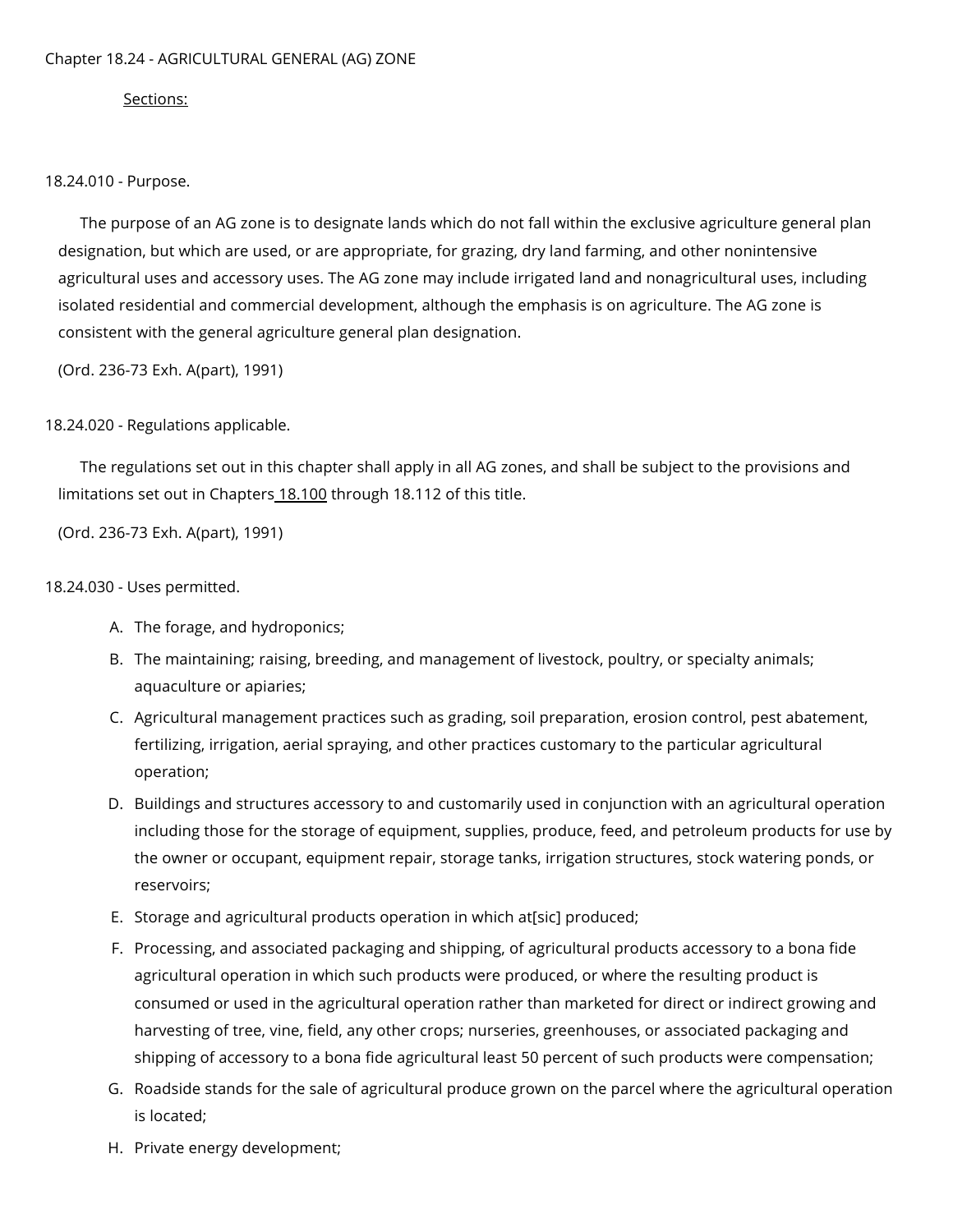- I. Flood control or ground water recharge projects;
- J. Farm forestry, forest management (18.100.010);
- K. Low intensity recreational uses;
- L. Fish and wildlife enhancement projects (18. 100.010);
- M. Emergency shelter if located within an "urban area" (only within locations where community services are located, such as near Alturas and Cedarville) as identified in the general plan and in compliance with all performance standards of section [18.110.090](https://library.municode.com/) of this code (not located within the Cal Pines community area).
- N. Residential uses as follows:
	- 1. When the parcel is at least 40 acres, single-family dwellings, farmworker housing, and accessory uses when located on or within a ten-mile radius of land engaged in a bona fide agricultural operation in the same ownership when such dwellings are necessary for the use of the owner or occupant and their guests and farm employees;
	- 2. When the parcel is less than 40 acres:
		- a. Single-family dwelling and accessory uses (18.100.010);
		- b. Residential care home (small);
		- c. Day care center for adults and children (small). For family day care (children) use permit conditions are restricted to the provisions of Section 1597.46 of the California Health and Safety Code;
		- d. Supportive housing consistent with requirements of the county's general development standards, [chapter](https://library.municode.com/) 18.110;
		- e. Transitional housing consistent with requirements of the county's general development standards, [chapter](https://library.municode.com/) 18.110;
		- f. Manufactured homes (18.100.050.I);
		- g. Accessory units (18.100.010-6);
		- h. Secondary units (18.100.020-2).
- O. Public uses, quasi-public uses, and public utilities, excluding uses listed in<u> section [18.24.050](https://library.municode.com/)</u>;
- P. Similar uses (18.100.010).

(Ord. No. 236-146, 12-12-2017; Ord. 236-73 Exh. A(part), 1991)

18.24.040 - Uses permitted with an administrative permit, subject to the provisions in section 18.100.020 or as specified.

- A. Assemblage of people;
- B. When the criteria in section [18.24.030](https://library.municode.com/) are not met, residential care home, supportive housing, transitional housing, manufactured home, accessory unit, second-dwelling, guest house, or farmworker housing;
- C. The following uses provided the building site is located at least 500 feet from all land zoned RH, RL, or RR:
	- 1. Private airstrip accessory to a bona fide agricultural operation.
	- 2. Sale, rental, or repair of agricultural machinery, implements, or equipment.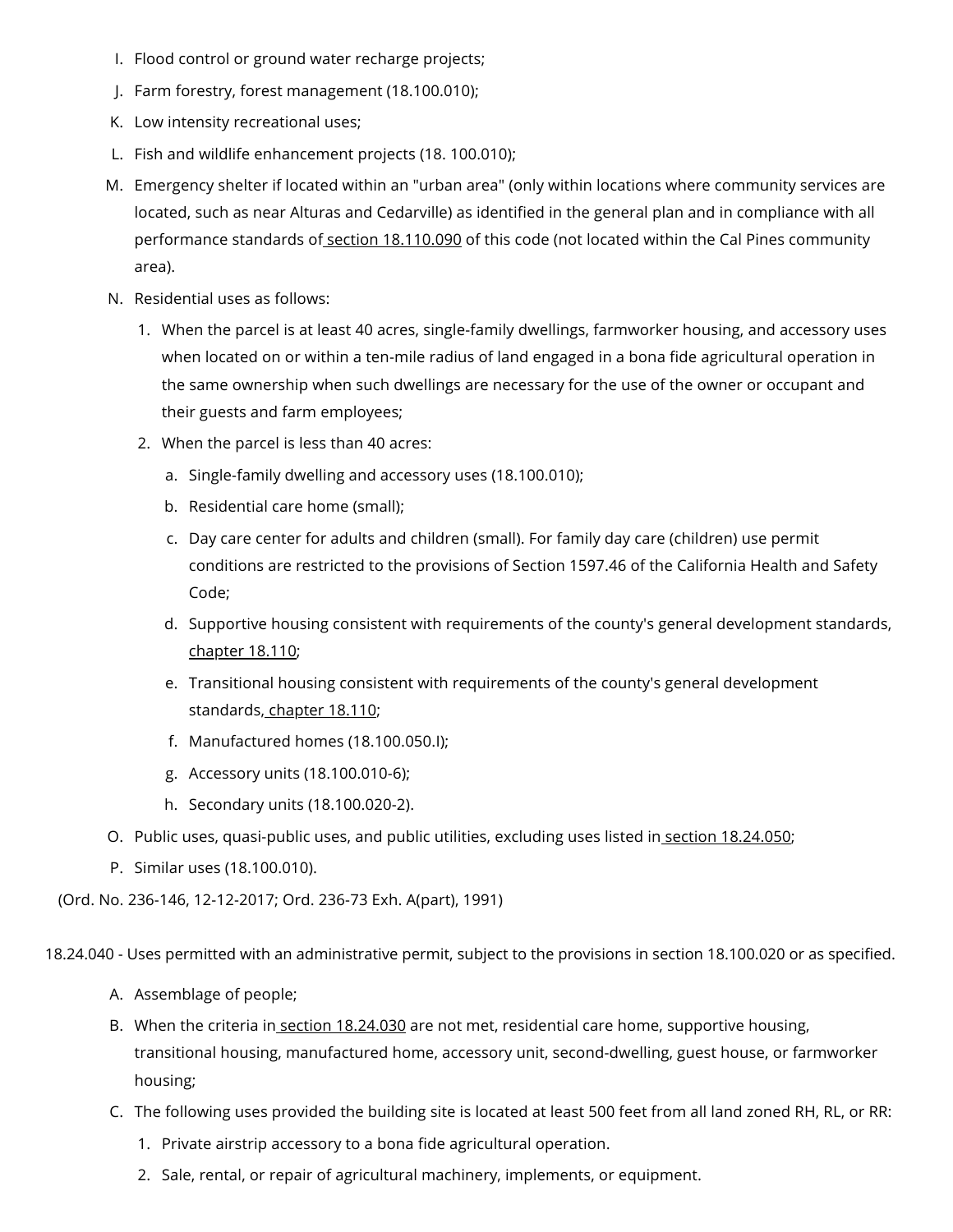- 3. Storage or sale of farm supplies of all kinds including fertilizer, agricultural minerals and chemicals, feed, or fencing materials.
- 4. Agricultural services for the performance of earthwork, animal husbandry, horticultural services, services relating to the transportation of agricultural products including the maintenance and repair of such trucks.
- 5. Veterinarian services, kennels.
- 6. Commercial agricultural storage facilities.
- 7. Commercial energy exploration.

(Ord. No. 236-146, 12-12-2017; Ord. 236-73 Exh. A(part), 1991)

**Editor's note—** Ord. No. 236-146, adopted Dec. 12, 2017, changed the title of § [18.24.040](https://library.municode.com/) from "Uses permitted with and administrative permit" to read as herein set out.

18.24.050 - Uses permitted with a use permit.

- A. Assemblage of people, one second-dwelling, temporary family care dwelling, guest house, farm employee housing, home occupation (18.100.030);
- B. Other uses in section [18.24.040](https://library.municode.com/) when the criteria in that section are not met;
- C. All other agricultural uses necessary or appropriate to support the agricultural economy of the county when there are no conflicts with the general plan or this title; auction yard; commercial feed lot;
- D. Commercial timber or wood processing facilities;
- E. Above-ground public utilities transmission lines not located within an existing right-of-way; commercial energy facilities;
- F. Public uses that are sensitive uses;
- G. Mining (18.100.030); other resource-based industries;
- H. Commercial recreational facilities;
- I. Airports; waste facilities;
- J. Motel, hotel, mobilehome park, recreational vehicle park, multiple family dwellings, bed and breakfast inn;
- K. Convenience store;
- L. Large community care facilities;
- M. Similar uses (18.100.030).

(Ord. No. 236-146, 12-12-2017; Ord. 236-73 Exh. A(part), 1991)

18.24.060 - Development standards.

## Except as provided in [Chapter](https://library.municode.com/) 18.110.

- A. Minimum lot size: Three acres, except as follows:
	- 1. Fifteen acres, when the land is adjacent to land designated exclusive agriculture in the general